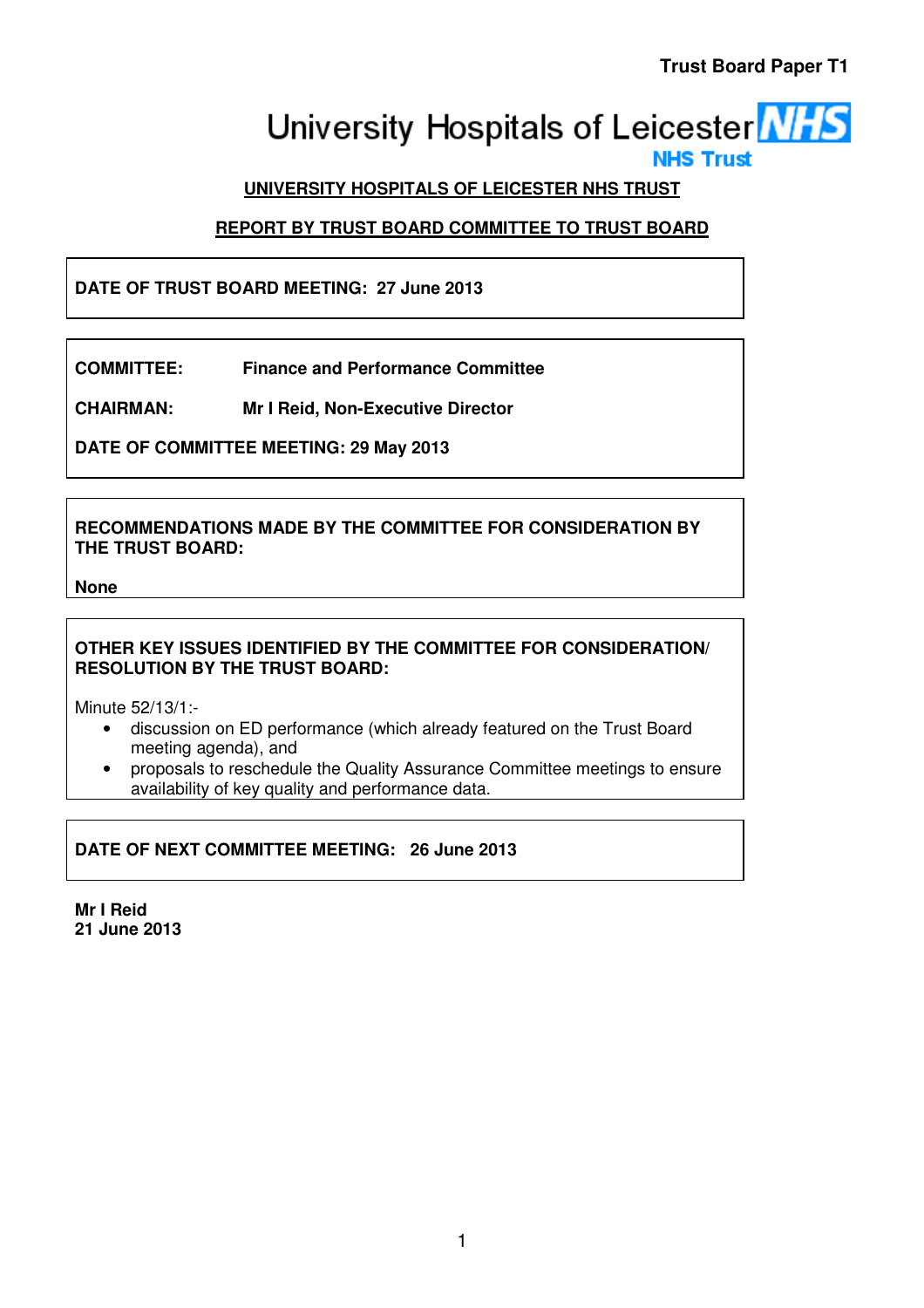## **UNIVERSITY HOSPITALS OF LEICESTER NHS TRUST**

## **MINUTES OF A MEETING OF THE FINANCE AND PERFORMANCE COMMITTEE, HELD ON WEDNESDAY 29 MAY 2013 AT 9.15AM IN THE C J BOND ROOM, CLINICAL EDUCATION CENTRE, LEICESTER ROYAL INFIRMARY**

## **Present:**

Mr I Reid – Non-Executive Director (Committee Chair) Mr J Adler – Chief Executive Mr R Kilner – Non-Executive Director Mr A Seddon – Director of Finance and Business Services Mr G Smith – Patient Adviser (non-voting member) Ms J Wilson – Non-Executive Director

#### **In Attendance:**

Mr P Burns – Head of CIP Delivery (for Minute 52/13/2) Ms K Jenkins – Non-Executive Director Mrs K Rayns – Trust Administrator Mr J Tozer – Interim Director of Operations

#### **RESOLVED ITEMS**

#### **49/13 APOLOGIES AND WELCOME**

The Committee Chairman welcomed Ms K Jenkins, Non-Executive Director to the meeting. Apologies for absence were received from Mr S Sheppard, Deputy Director of Finance.

## **50/13 MINUTES**

**Resolved – that the Minutes of the Finance and Performance Committee held on 24 April 2013 (papers A and A1) be confirmed as a correct record.** 

## **51/13 MATTERS ARISING**

#### 51/13/1 Matters Arising Report

The following items were noted in respect of the matters arising report provided at paper B:-

- (a) Minute 39/13/2 the Deputy Director of Finance had not yet circulated a refreshed version of the contracted staffing table (page 6 of paper D from the 25 April 2013 meeting refers);
- (b) Minute 40/13/4 the Director of Finance and Business Services reported that QIPP schemes for the City and the County were now available and these would be shared with the relevant service leads and integrated into Divisional plans accordingly, and
- (c) Minute 29/13/1 the Interim Director of Operations provided feedback from the Executive Team's consideration of proposals to protect elective day case activity from the impact of emergency activity, noting the arrangements to create a Surgical Day Case Facility on Ward 1 at LGH, and create decant accommodation on Odames Ward for the Haematology wards whilst ventilation work was carried out. He also reported on the exploration of modular ward accommodation at Glenfield Hospital with the aim of creating additional acute capacity on the LRI site to support winter activity levels.

In discussion on item (c) above, Mr R Kilner sought and received assurance that any planning permission requirements were being addressed through the Estates Reconfiguration Programme. The Chief Executive requested that the Interim Director of Operations provide outline details of the above proposals for inclusion in the next iteration of the Chief Executive's briefing note. Following discussion, it was noted that the Chief Executive's briefing notes were circulated to the Non-Executive Directors via their UHL email addresses. The Patient Adviser commented that the briefing notes were also made

**ACTION**

**DFBS** 

**IDO** 

**DDF**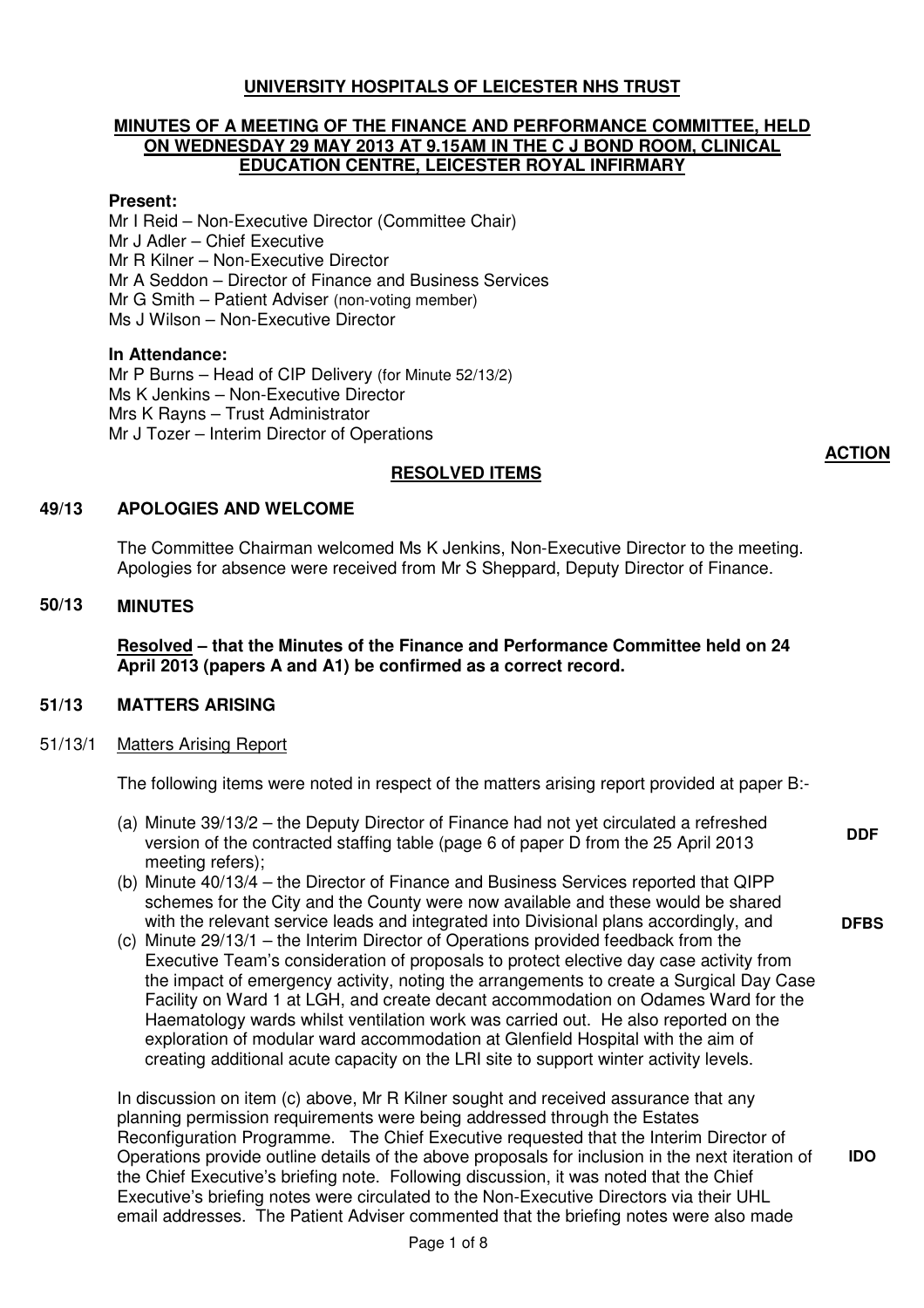available on the Trust's Intranet.

## **Resolved – that the matters arising report and any associated actions above, be noted.**

## **52/13 2013-14**

## 52/13/1 Month 1 Quality and Performance Report

Paper C provided an overview of UHL's quality, patient experience, operational targets and HR performance against national, regional and local indicators for the month ending 30 April 2013. A separate review of UHL's month 1 financial performance for 2013-14 was provided at paper C1 (Minute 52/13/3 below refers). The Interim Director of Operations particularly highlighted the following aspects of UHL's operational performance:-

- (1) the 2013-14 NTDA Oversight Indicators provided in section 2 of the management commentary. These were expected to be expanded as and when additional NTDA guidance on the routine quality and governance indicators emerged;
- (2) in line with best practice, data was reported for the current month's performance and comparisons provided for the previous month and the current month last year;
- (3) RTT admitted performance had not been achieved in 4 specialities and non-admitted RTT had not been achieved in Ophthalmology. Recovery trajectories had been agreed for all specialties to bring performance back on track;
- (4) 62 day cancer performance for March 2013 was 81.5% against a target of 85% and the cumulative position for 2012-13 was 83.5%. A trajectory to comply with this performance target by the end of Quarter 1 had been prepared, but the CCGs had requested additional clarity regarding the tumour specific trajectories. All 62 day pathway breaches were reviewed by at MDT meetings to expedite any delays;
- (5) cancelled elective operations on or after the day of admission for non-clinical reasons stood at 1.4% against the target of no more that 0.8%. Improvements in performance were being addressed through the theatre transformation programme, service reconfiguration and provision of additional day case capacity, and
- (6) ED performance against the 95% 4 hour target stood at 82% although UHL's performance was noted to be coming into line with the recovery trajectory submitted to the CCGs and the TDA. Separate reports on Emergency Care had been submitted to the 30 May 2013 Trust Board meeting and detailed discussion of the key issues would take place at that meeting during the public session to promote transparency. **CE/IDO**

Mr I Reid, Non-Executive Director and Committee Chair requested additional information relating to the fines expected to be incurred for not achieving RTT performance and how these were handled within the Trust's financial reporting mechanism. The Director of Finance and Business Services advised that no provision was made for such fines within the financial plan (with the exception of an element of CQUIN payments). He agreed to summarise the structure of performance fines in a report to the 26 June 2013 Finance and Performance Committee meeting.

Ms J Wilson, Non-Executive Director sought assurance regarding the impact of RTT performance on patient care. The Interim Director of Operations advised that the following 2 new targets had been developed within the NTDA Oversight Indicators to protect the interests of patients beyond the  $18<sup>th</sup>$  week of their pathways:-

- cancelled operations re-booked within 28 days, and
- urgent operations being cancelled for the second time.

Discussion took place regarding imaging diagnostic delays within the 62 day cancer pathway which were being addressed through a strengthened management structure of the Cancer Centre and additional cancer tracking resources. Members noted that proposals for additional investment in Imaging Services were due to be presented to the Committee in

**DFBS**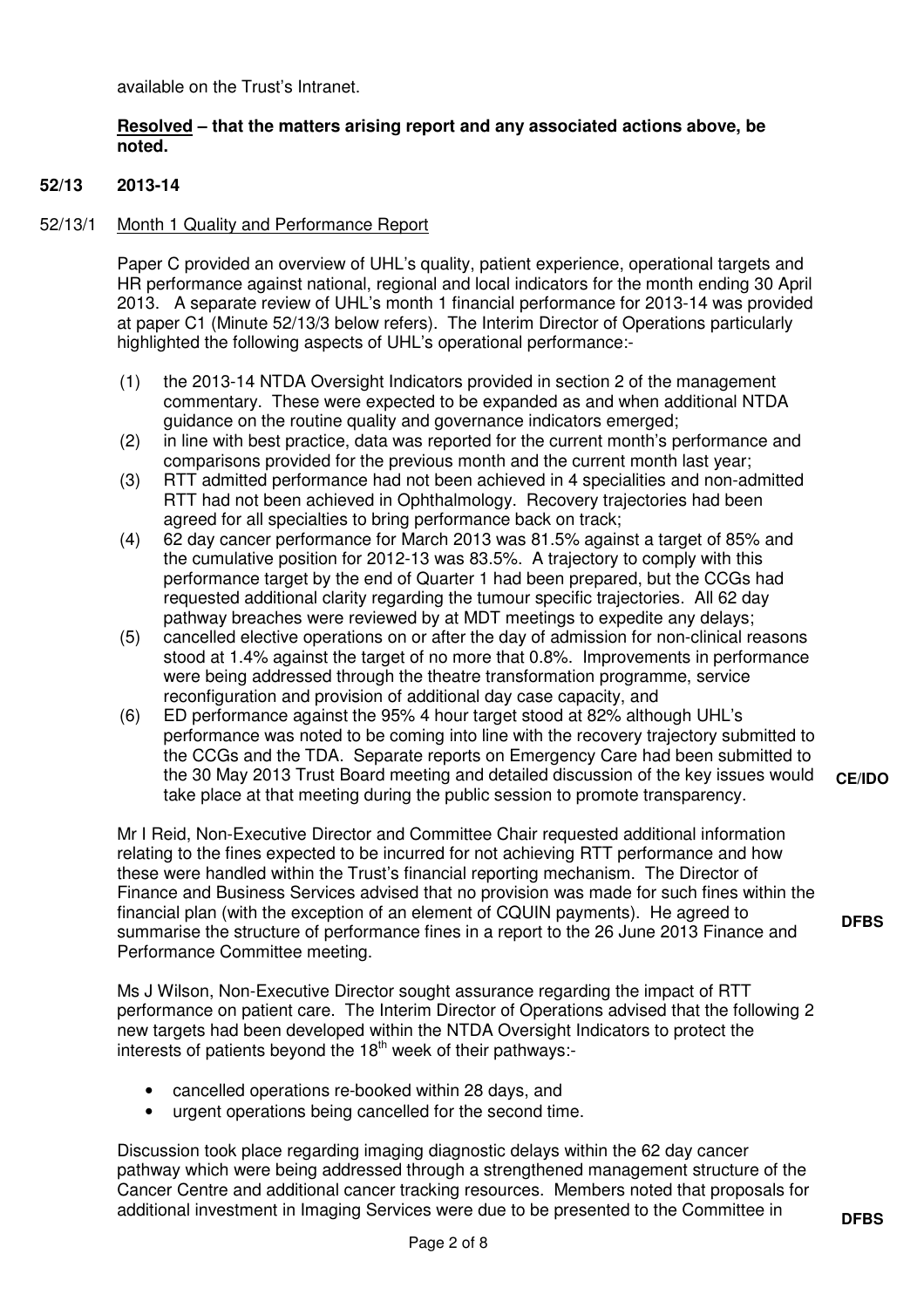August 2013 and that arrangements were being progressed to address delays and improve transparency surrounding the Managed Equipment Service (MES) provided by Asteral. The Committee Chair queried the trajectory for Clostridium Difficile infections, noting that 6 cases had been reported for April against a monthly trajectory of 9 and a full year target of no more than 67. In view of the substantial fines for exceeding the maximum number of infections (£50,000 per patient) he requested additional assurance be provided on this point. In response, the Chief Executive reported on the resolution of a funding issue surrounding revised antibiotic prescribing and agreed to discuss the trajectory further with the Acting Chief Nurse outside the meeting. He also suggested that the Quality Assurance Committee (QAC) would be the appropriate forum to consider this trajectory in more detail, although this Committee currently met too early in the month to ensure availability of the Quality and Performance Report. The Trust Administrator was requested to explore opportunities to reschedule the QAC meeting dates to address this issue. **CE TA**  Ms J Wilson, Non-Executive Director sought and received assurance regarding the patient care impact of 29 stroke TIA patients refusing their first appointments and the cancellation of 6 clinics arising from short notice staffing issues. The Committee Chair particularly noted (from page 7 of the Heatmap report) that staff turnover had been higher than usual over the last 3 months (12.3% in February, 12.6% in March and 12.4% in April 2013) and he queried the reasons for this. The Interim Director of Operations undertook to request the Director of Human Resources to provide an update on this issue at the 30 May 2013 Trust Board meeting. **IDO/ DHR Post meeting note:** at the 30 May 2013 Trust Board meeting the Director of Human Resources confirmed that 660 members of staff had transferred to Interserve in March 2013 and that staff turnover was calculated on a rolling 12 month basis. Excluding the impact of

**Resolved – that (A) the month 1 Quality and Performance report (paper C) be received and noted;** 

staff transferring to Interserve, the Trust's actual turnover for April 2013 had been 8%.

| (B) detailed discussion on ED performance and emergency care issues be held<br>during the public Trust Board meeting on 30 May 2013;     | <b>GE/IDO</b> |
|------------------------------------------------------------------------------------------------------------------------------------------|---------------|
| (C) a summary of the structure of performance fines be provided to the 26 June 2013<br><b>Finance and Performance Committee meeting;</b> |               |

**CE/IDO** 

**(D) proposals for additional investment in Imaging Services be presented to the August 2013 Finance and Performance Committee meeting; DFBS** 

**(E) additional assurance regarding the Trust's trajectory for Clostridium Difficile infections be provided to the Finance and Performance Committee following discussion with the Acting Chief Nurse outside the meeting, and CE/ACN** 

**(F) the Trust Administrator be requested to explore opportunities to reschedule the Quality Assurance Committee meetings around the availability of Quality and Performance reports. TA** 

## 52/13/2 Cost Improvement Programme (CIP)

Mr P Burns, Head of CIP Delivery attended the meeting to present paper D which updated the Committee on the current status of the Trust's 2013-14 Cost Improvement Programme. The CIP currently consisted of 321 schemes with a total delivery value of £37.958m against a £40.4m target representing a shortfall of £2.4m.

Members expressed concern at the apparent loss of focus and rigour since Mr S Leivers,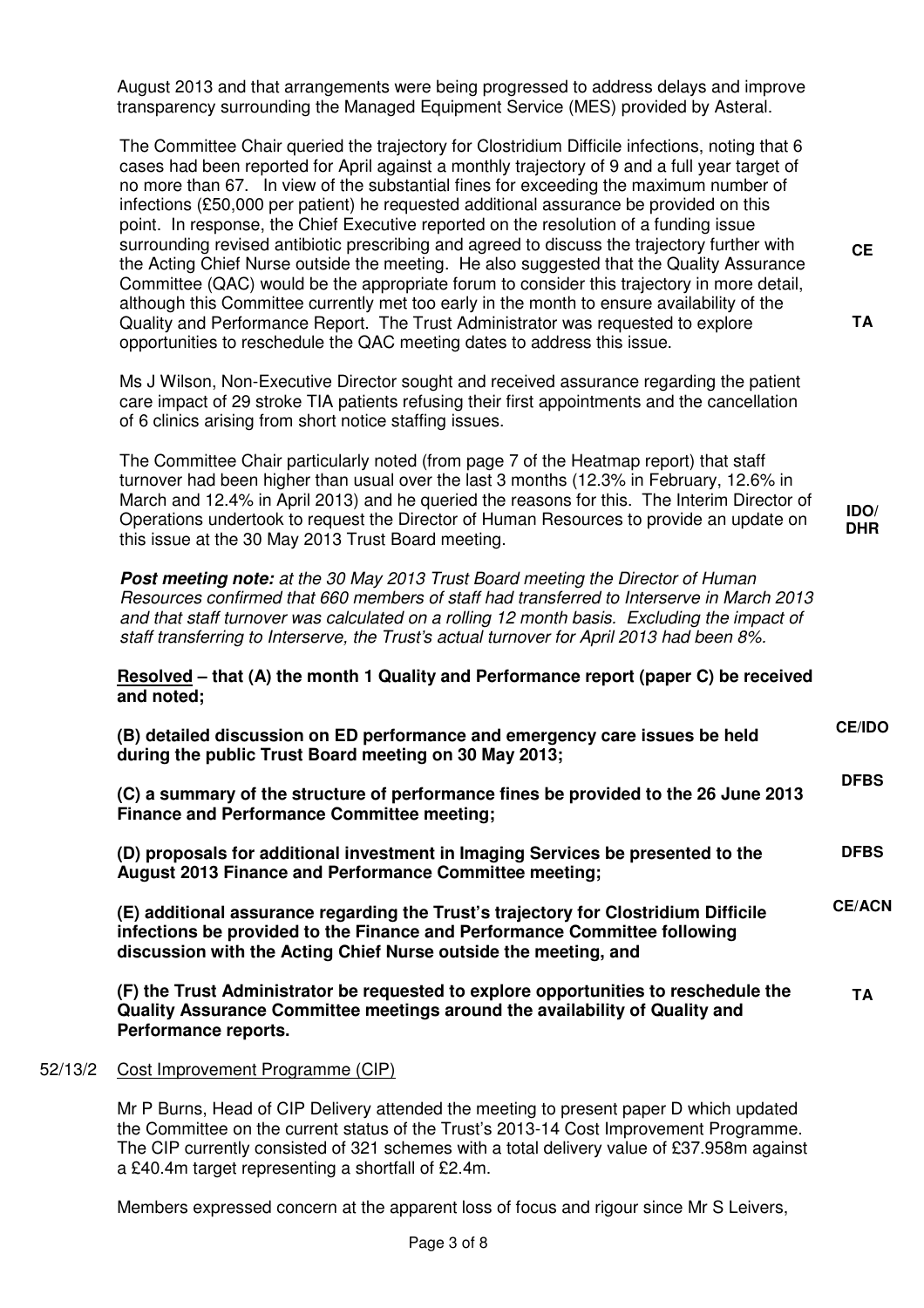Director of Service Delivery had left the Trust, but received assurance that expectations surrounding CIP management had been appropriately reinforced. All Divisions were now expected to provide weekly written updates on the progress of their CIP schemes which were subjected to fortnightly confirm and challenge meetings and reviewed by the Executive Team on a regular basis.

Additional schemes were actively being developed to mitigate against the currently identified shortfall and the risk of any non-delivery of existing schemes. These additional schemes would focus around the theatre improvement programme, outpatients, procurement, stock management systems, pharmacy and medicines procurement and IM&T services. The Director of Finance and Business Services reinforced the robust approach to escalating CIP owners' responsibilities in respect of their duties to deliver the forecast savings or develop alternative schemes to cover any shortfall.

The Chief Executive provided feedback from the Executive Performance Board meeting held on 28 May 2013, emphasising the importance of adjusting CIP targets and income and expenditure budgets to accurately reflect the additional bed capacity being kept open to support UHL's emergency care delivery.

In discussion, members sought and received additional information on the following aspects of the Trust's 2013-14 CIP.

- (a) Ms J Wilson, Non-Executive Director queried the scope to increase savings in respect of workforce, transforming transcription and administrative and clerical redesign;
- (b) Mr R Kilner, Non-Executive Director noted the need for clear mapping between gaps in the Trust's medical workforce and opportunities for further savings, and
- (c) Ms K Jenkins, Non-Executive Director queried the level of confidence that the full £40.4m target would be delivered by the end of 2013-14.

It was agreed that the CIP update for the 26 June 2013 Finance and Performance Committee meeting would include a trajectory for the phasing of movements in the CIP RAG rating. **HCIPD/ DFBS** 

Following the departure of Mr P Burns, Head of CIP Delivery from the meeting, the Committee Chair expressed concern that Mr Burns had only been appointed on a fixed 6 month contract and he queried what arrangements would be put in place when his contract ended in October 2013. In response, the Chief Executive confirmed that the future arrangements for CIP management would be addressed through the Improvement and Innovation Framework.

## **Resolved – that (A) the 2013-14 CIP update (paper D) be received and noted,**

**(B) the next CIP update to the 26 June 2013 Finance and Performance Committee meeting include a trajectory for the phasing of movements in CIP RAG rating, and HCIPD/ DFBS** 

**CE** 

**(C) the future arrangements for UHL's CIP management (post October 2013) be addressed through the Improvement and Innovation Framework.** 

## 52/13/3 Financial Performance 2013-14 – April 2013

The Director of Finance and Business Services introduced paper C1, a summary of UHL's month 1 financial performance, advising that a consolidated report on quality, performance and financial data had been submitted to the 30 May 2013 Trust Board meeting. The Committee particularly noted that:-

- (a) the Trust was reporting a deficit of £0.99m for April 2013 which was £0.6m adverse to the planned £0.4m deficit;
- (b) the month 1 position included  $£1.3m$  of the contingency assumed within the Annual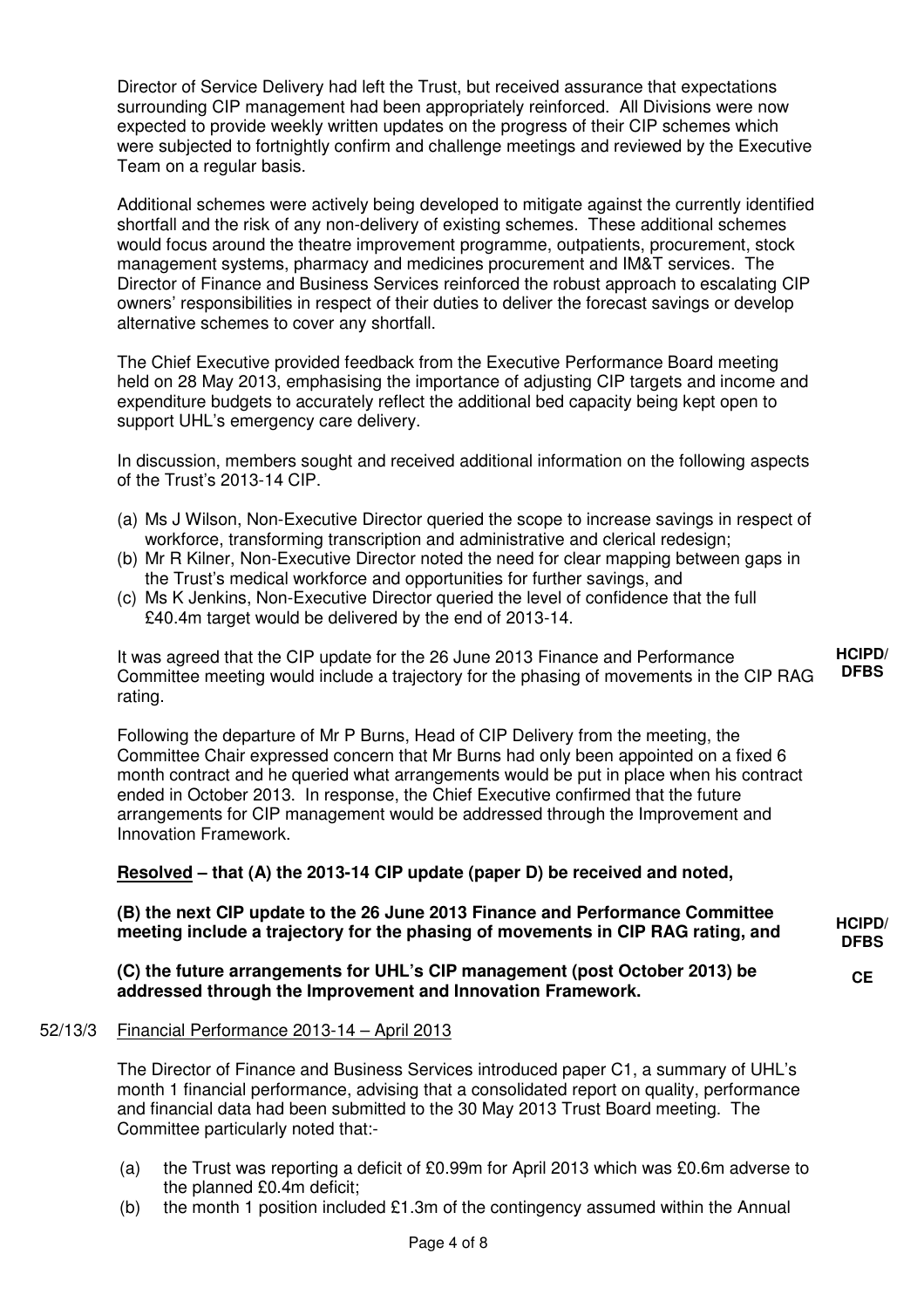Operational Plan and that a separate reporting line within the Income and Expenditure summary (table 1) would be created for future reports;

**DFBS** 

**ADPS/ DFBS** 

**DFBS** 

- (c) the rolling 3 month forecasts provided at appendix 1 to paper C would be subjected to further review at the next Divisional Confirm and Challenge meeting. Robust and inclusive planning processes were in place and the proposed variances to realistic pay and non-pay budgets were not likely to be accepted;
- (d) a report on non-pay controls and revised reporting arrangements would be presented to the Finance and Performance Committee on 26 June 2013, and
- (e) a £20m cash balance had been maintained during April 2013 and the backlog of invoices had now been cleared following the extension of payment terms at the end of the 2012-13 financial year. Actions were in place to prevent the daily operational level of cash falling below the £2m allowable minimum.

Discussion took place regarding the accountability arrangements for CBU forecasts and a suggestion was received from Ms K Jenkins, Non-Executive Director that CBUs might be directed to submit their detailed plans alongside the associated risks and opportunities (instead of forecasts).

The Chief Executive provided an update in respect of the proposed revenue bid for strategic financial support during 2013-14 in order to progress the necessary strategic projects to move towards a sustainable service configuration, create capacity to offset current and future operational pressures, replenish contingency reserves and cover the underlying financial deficit in Quarter 1. He also noted the need for improved income and expenditure balance sheet discipline alongside the current focus on CIP delivery.

**Resolved – that (A) the month 1 Financial Performance report (paper C1) be received and noted;** 

**(B) use of contingency funding be established as a separate reporting line within the income and expenditure table for future iterations of the financial performance report; DFBS** 

**(C) further challenge of the CBU 3 month forecasts be undertaken through the Divisional Confirm and Challenge meetings, and** 

**(D) the Assistant Director of Procurement and Supplies be requested to present an update on non-pay expenditure controls and revised reporting processes to the 26 June 2013 Finance and Performance Committee meeting. ADPS/ DFBS** 

52/13/4 Review of Capita Coding in ED

Further to Minute 19/13 of 27 February 2013, the Interim Director of Operations presented paper E which apprised the Committee of the current progress of the review of A&E coding practice at UHL. An updated action plan was provided at appendix 1. Members noted that the audits of ED coding were expected to commence in June 2013 and a further update report would be presented to the Committee in July 2013.

**Resolved – that (A) the update report on Capita coding in ED (paper E) be received and noted, and** 

**(B) a further update report be presented to the 24 July 2013 Finance and Performance Committee to include the results of the expected ED coding audit. IDO** 

**53/13 REPORT BY THE CHIEF EXECUTIVE** 

**Resolved – that this item be classed as confidential and taken in private accordingly.** 

## **54/13 INFORMATION MANAGEMENT AND TECHNOLOGY (IM&T)**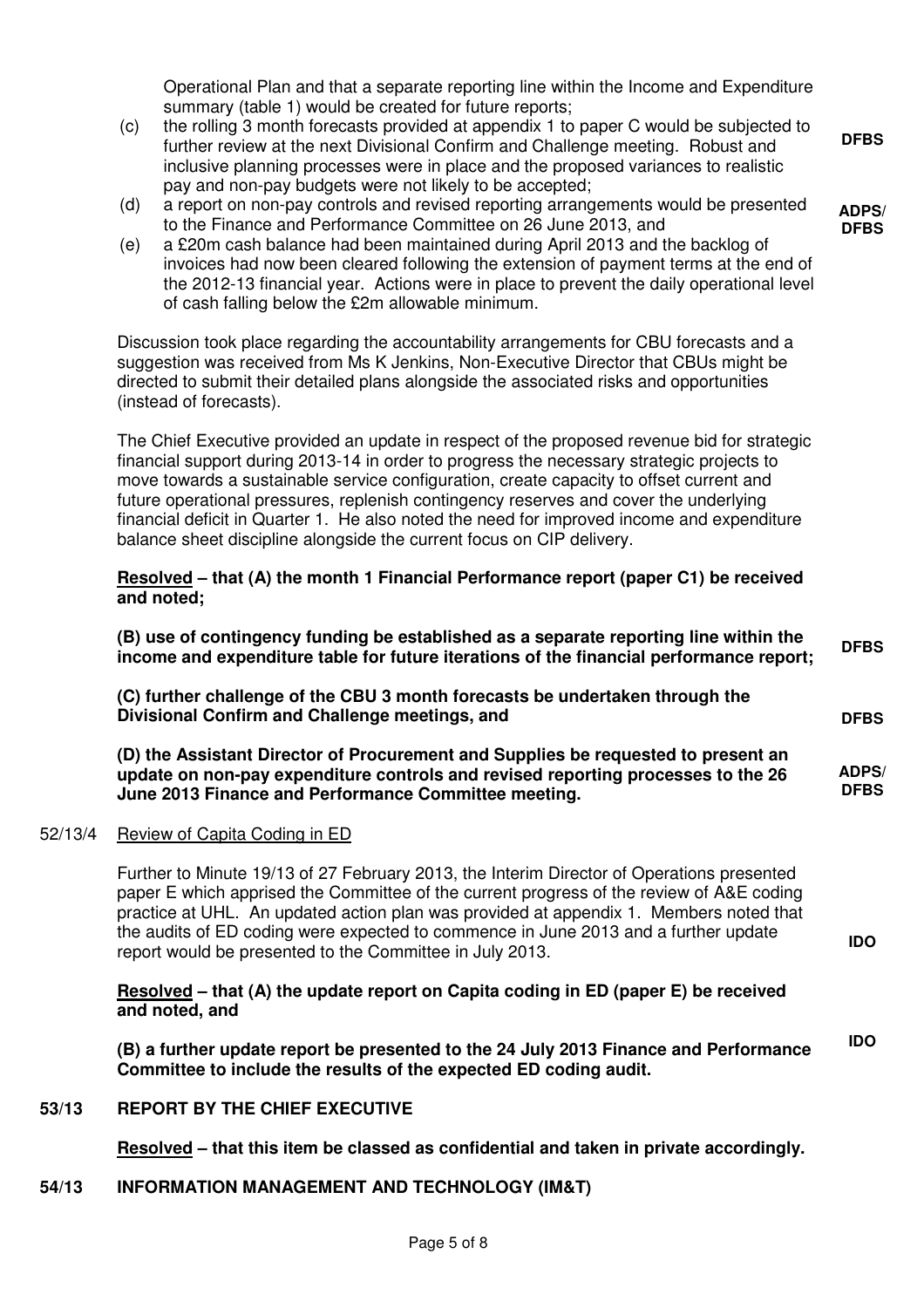## 54/13/1 IM&T Managed Business Partner IT Service Delivery and Business Cases

The Director of Finance and Business Services introduced paper G providing an overview of the transfer of IT service delivery operations to IBM and NTT and the development of business cases for the transformational projects set out in the contract.

The indicative costs for provision of the clinical portal to create a single access to UHL's clinical systems had been higher than expected (in the region of £6m). It was now proposed to defer this project and proceed with the selection of an electronic patient record (EPR) package as some of the available EPR application packages also offered embedded clinical portals. In the meantime, interim operational improvements were being pursued to reduce the number of passwords and separate access points to clinical systems.

The Committee noted that business cases for the procurement of the electronic patient record, electronic document records management and managed print services were planned to be presented to the Trust Board on 27 June 2013 for approval.

The Chief Executive advised that IM&T related issues had been one of the most frequently raised topics at the Listening into Action (LiA) events and he commented upon the opportunities to harness LiA staff engagement techniques within the IM&T projects. The Director of Finance and Business Services was requested to ensure that IBM were made aware of the LiA approach adopted by the Trust and connected appropriately with the relevant LiA workstreams. **DFBS** 

**DFBS** 

**DFBS** 

**DFBS** 

**Resolved – that (A) the update on IT service delivery and development of business cases (paper G) be received and noted,** 

**(B) business cases for electronic patient record, electronic document records management and managed print services be presented to the 27 June 2013 Trust Board meeting for approval, and** 

**(C) the Director of Finance and Business Services be requested to ensure that IBM were aware of the LiA approach and connected with the relevant LiA workstreams. DFBS** 

#### 54/13/2 Report by the Director of Finance and Business Services

**Resolved – that this item be classed as confidential and taken in private accordingly.** 

#### **55/13 REVIEW OF PLICS/SLR AND REFERENCE COSTS**

Paper I provided an update report on the continued development of the Patient Level Information and Costing System (PLICS) and Service line Reporting (SLR). The report also detailed the forthcoming 2012-13 reference costing submission which would be presented to the Finance and Performance Committee and Trust Board meetings at the end of June 2013 for formal approval.

The Director of Finance and Business Services commented on opportunities to strengthen the availability of market assessment data, the migration arrangements from Service Line Reporting to Service Line Management and organisational engagement in the profit and loss positions for UHL's services. Business awareness sessions for Consultants had been well attended and positive feedback had been received. A waiting list was being maintained for additional sessions which would be held over the next 3 months.

#### **Resolved – that the 2012-13 Reference Cost submission be presented to the 26 June 2013 Finance and Performance Committee and 27 June 2013 Trust Board meetings for formal approval. DFBS**

## **56/13 MINUTES FOR INFORMATION**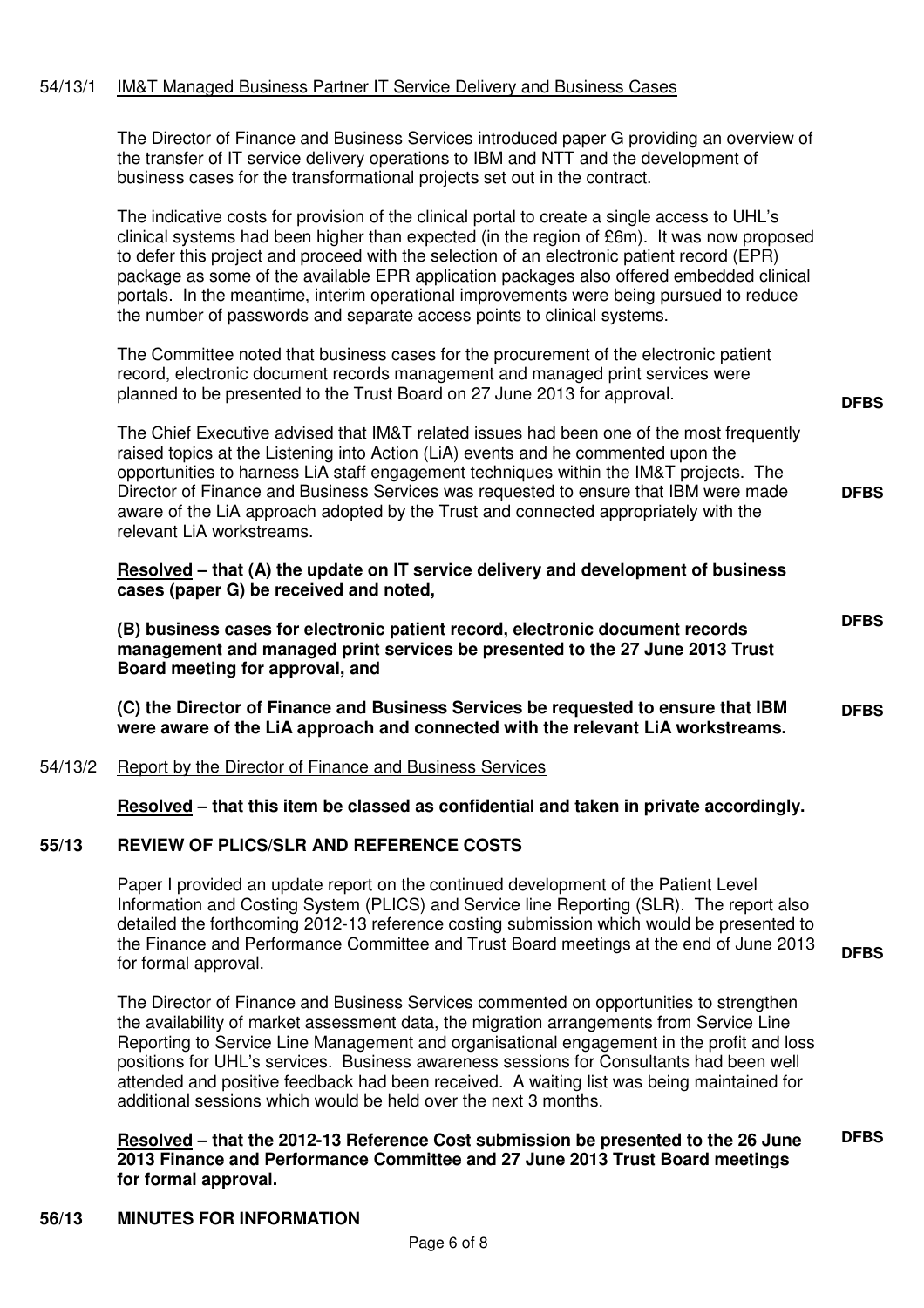#### 56/13/1 Divisional Confirm and Challenge

**Resolved – that the notes of the 17 April 2013 Divisional Confirm and Challenge meeting (paper N) be circulated to Finance and Performance Committee members for information (once available). DFBS** 

#### 56/13/2 Quality Assurance Committee (QAC)

**Resolved – that the Minutes of the 16 April 2013 QAC meeting (paper J) be received and noted.** 

56/13/3 Quality and Performance Management Group (QPMG)

#### **Resolved – that the notes of the 10 April 2013 QPMG meeting (paper K) be received and noted.**

#### 56/13/4 CIP Programme Board

The Committee noted that the CIP Programme Board due to be held on 29 April 2013 had been cancelled and that the agenda items due to be discussed at the CIP Programme Board were now discussed at the monthly Executive Performance Board meetings.

In addition, the Chief Executive advised that the CIP Delivery Board still met regularly and that CIP performance was scrutinised by the Executive Performance Board and wider transformation schemes would be monitored by the Improvement and Innovation Framework Board.

#### **Resolved – that the information be noted.**

#### **57/13 ITEMS FOR DISCUSSION AT THE NEXT FINANCE AND PERFORMANCE COMMITTEE**

Ms J Wilson, Non-Executive Director suggested that it would be helpful for the Committee to provide some guidance on the level of granularity required within the Workforce Plan and whether this would focus on permanent or temporary staffing. Members agreed that an equal focus between permanent and temporary staffing would be required.

**DHR** 

**FPC CHAIR** 

Mr R Kilner, Non-Executive Director requested that consideration be given to deferring the item on the 2013-14 Capital Programme and Future Capital Requirements for Reconfiguration to the July 2013 Finance and Performance Committee meeting to allow for proper consideration of the reconfiguration requirements at the Trust Board development session on 24 June 2013. **TA** 

**Resolved – that the items for consideration at the Finance and Performance Committee meeting on 29 May 2013 (paper L) be noted.** 

#### **58/13 ITEMS TO BE HIGHLIGHTED TO THE TRUST BOARD**

**Resolved – that the following issues be highlighted verbally to the Trust Board meeting on 30 April 2013:-** 

**Minute 52/13/1 – discussion on ED performance (which already featured on the Trust Board meeting agenda) and proposals to reschedule the Quality Assurance Committee meetings to ensure availability of key quality and performance data.** 

#### **59/13 ANY OTHER BUSINESS**

**Resolved – that there were no items of any other business for discussion.**